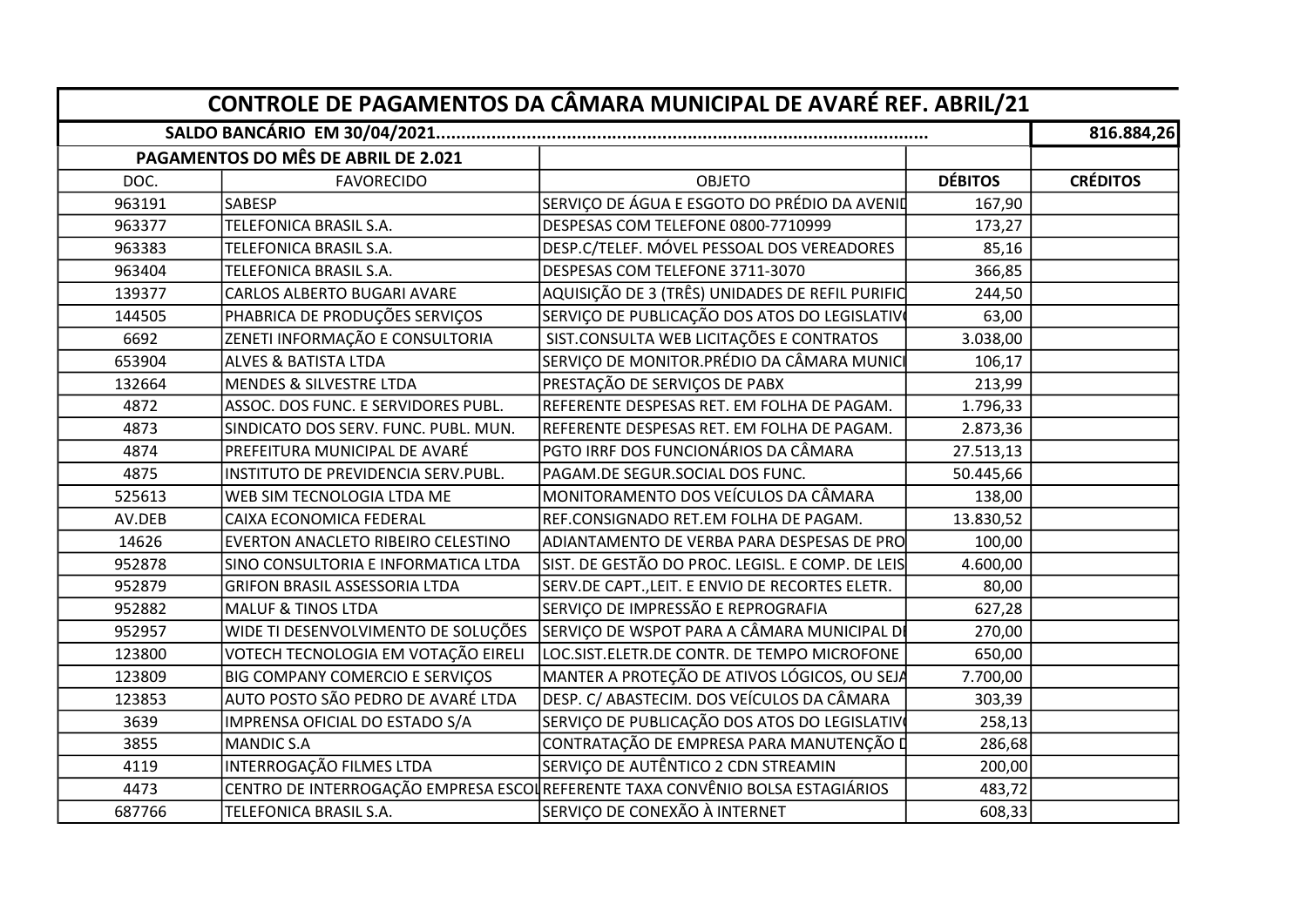| 687778    | TELEFONICA BRASIL S.A.                 | SERVIÇO DE CONEXÃO À INTERNET                                                       | 608,33     |            |
|-----------|----------------------------------------|-------------------------------------------------------------------------------------|------------|------------|
| 129445    | PHABRICA DE PRODUÇÕES SERVIÇOS         | SERVIÇO DE PUBLICAÇÃO DOS ATOS DO LEGISLATIVO                                       | 63,00      |            |
| 129548    | EDUARDO STENGEL DE CARVALHO & CIA      | SERVIÇO DE SANITIZAÇÃO DO PRÉDIO DA CÂMARA                                          | 412,99     |            |
| 129550    | EASYSTREAM SOLUCOES TECNOLOGICAS       | SOFTWARE P/TRANSM.DE SESSÕES EM FACEBOOK E                                          | 297,00     |            |
| 2240      | MENDES & MENDES FECHADURAS LTDA        | SUBSTITUIÇÃO DE FECHADURAS                                                          | 144,96     |            |
| 2241      | MENDES & MENDES FECHADURAS LTDA        | SUBSTITUIÇÃO DE FECHADURAS                                                          | 355,84     |            |
| 865520    | I.N.S.S - INSTITUTO NAC. DE SEGURO SOC | PAGAM.DE SEGUR.SOCIAL DOS FUNC.                                                     | 37.233,29  |            |
| 223868    |                                        | PREFEITURA MUNIC. DA ESTANCIA TURÍSTICA PGTO DE ISS RETIDOS EM NFS PAGO PELA CÂMARA | 940,17     |            |
| 655215    | R H P SILVESTRE                        | AQUISIÇÃO DE ITENS P/INTALAÇÃO DE MICROFONE                                         | 164,90     |            |
| 117429    | VERTENTE COMUNICAÇÃO LTDA              | SERVIÇO DE PUBLICAÇÃO DOS ATOS DO LEGISLATIVO                                       | 65,00      |            |
| 117569    | <b>CODESA SOFTWARE</b>                 | SERVIÇO PRESTADO DE EMAIL P/CÂMARA MUNICIP                                          | 203,40     |            |
| 304444    | CGMP - CENTRO DE GESTÃO E MEIOS        | PAGAM.SEM PARAR DOS VEÍCULOS DA CÂMARA                                              | 63,38      |            |
| 431836    | COOP-ODONTOCLASSIC - COOPERATIVA       | PLANO ODONTOL.DOS FUNCION. DA CÂMARA                                                | 640,20     |            |
| 432110    | LUIZ ALEXANDRE SAUER PALOMBARINI       | AQUISIÇÃO DE DIVERSOS ITENS DE HIGIENIZAÇÃO                                         | 369,90     |            |
| 432719    | MENDES & SILVESTRE LTDA                | SUPORTE TÉCNICO EM CENTRAL PRIVADA PABX                                             | 213,99     |            |
| 952885    | CIA. LUZ E FORÇA SANTA CRUZ            | PAG.ENERGIA ELÉTRICA DO PRÉDIO DA CÂMARA                                            | 3.760,12   |            |
| 149639    | BERTOLACCINI & BERTOLACCINI LTDA       | DESPESAS C/POSTAGENS DE CORRESPONDÊNCIAS                                            | 139,95     |            |
| 149707    | AMENDOLA & AMENDOLA S/S LTDA           | LOCAÇÃO DE SIST. SUPORTE TÉCNICO E CONSULT.                                         | 6.063,28   |            |
| 149742    | LEANDRO CABRAL PASSARELI               | FORNECIMENTO DE ÁGUA MINERAL                                                        | 612,00     |            |
| 149836    | CONTELE ELETRONICA E INFORMATICA       | SERVIÇO DE REPRO NO TELEVISOR DO SAGUÃO DA 0                                        | 1.229,90   |            |
| 149837    | CONTELE ELETRONICA E INFORMATICA       | AQUISIÇÃO DE PLACA PRINCIPAL DO TELEVISOR                                           | 585,00     |            |
| 144796    |                                        | CORPUS PRIME TECNOLOGIA & INTELIGENCIASERVIÇO DE LIMPEZA E CONSERV.DO PRÉDIO        | 4.987,50   |            |
| 941295    |                                        | EPROTOCOLO TECNOLOGIA DA INFORMATIC SEVIÇO DE EPROTOCOLO PARA A CÂMARA MUNICIP      | 1.138,86   |            |
| 128254    | UNIMED DE AVARÉ COOPERATIVA            | PLANO DE SAÚDE DOS FUNCIONÁRIOS DA CÂMARA                                           | 19.504,26  |            |
| 128302    | EMERSON L. FERREIRA SEGURANÇA ELETR    | AQUISIÇÃO DE UM INTERFONE SEM FIO P/ CÂMARA                                         | 795,00     |            |
| 128301    | EMERSON L. FERREIRA SEGURANÇA ELETR    | <b>INSTALAÇÃO DO INTERFONE</b>                                                      | 117,16     |            |
| 128304    |                                        | NVT COMERIO E SERVIÇO DE EQUIPAMENTO SOFTWARE DE VIDEOCONFERÊNCIA P/REUNIÕES, SE    | 1.300,00   |            |
| AV.DÉBITO | PESSOAL CIVIL - VEREADORES             |                                                                                     | 176.409,04 |            |
| AV.CRED.  | CRÉD. REST. PLANO ONDONT.              |                                                                                     |            | 40,00      |
| AV.CRED.  | CRÉD. REST. PLANO SAÚDE.               |                                                                                     |            | 1.736,18   |
| AV.CRED.  | REPASSE DUODÉCIMO                      |                                                                                     |            | 563.000,00 |
| CRED.     | RENDIMENTOS AUFERIDOS S/APL.FINANC.    |                                                                                     |            | 322,73     |
| CRED.     | RENDIM. AUFER.S/APL.FINANC.-CDB        |                                                                                     |            | 825,52     |